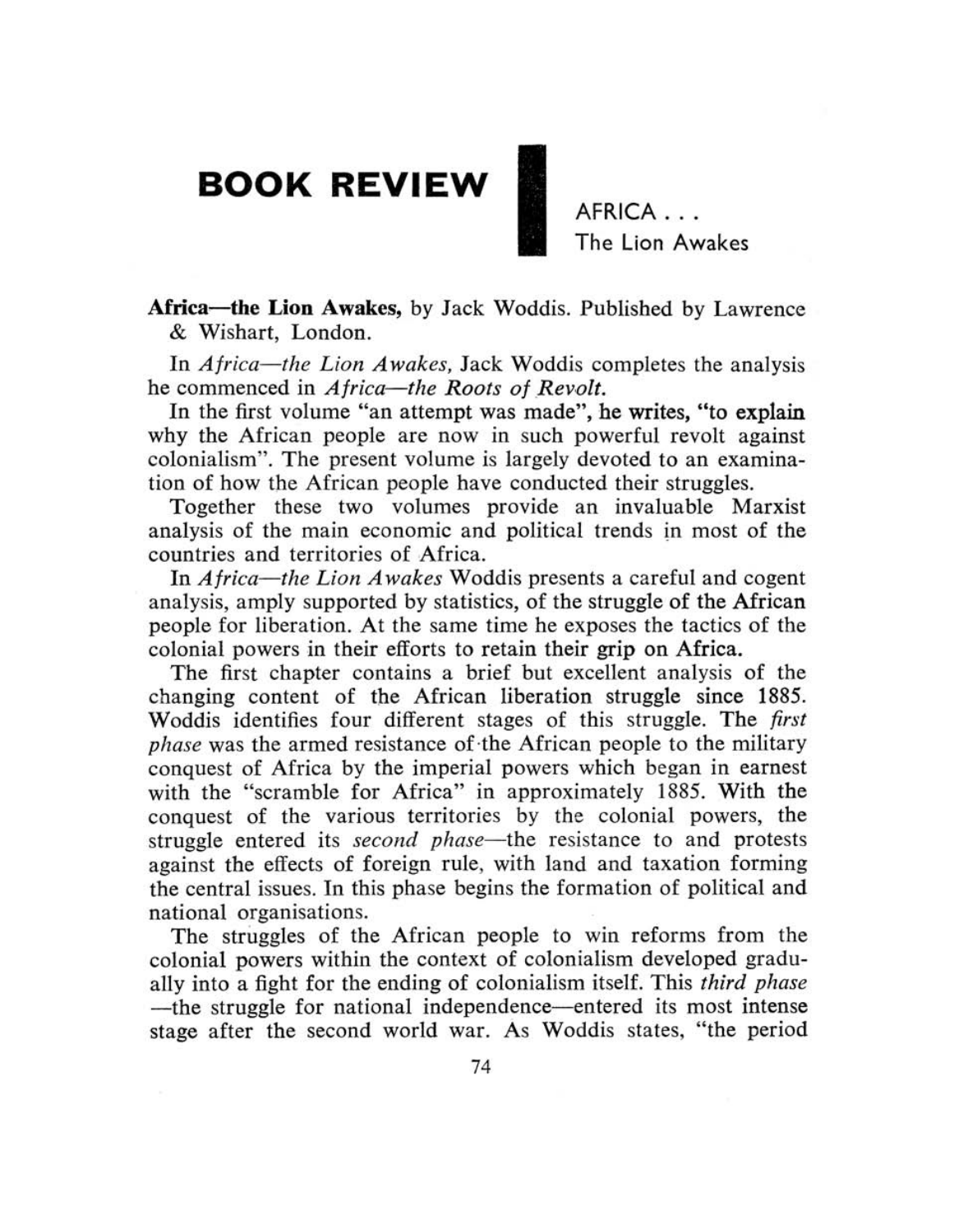from 1945 to 1960 can be characterised as one in which the working class, organised into trade unions, advances to a central position in the national movement; political organisations acquire a mass character and are no longer confined to the most advanced territories, but spring up everywhere; the people pass decisively from defensive protest actions against the effects of imperialist rule to the open challenge to colonial domination itself, to the demand for political power; the tide of anti·imperialist revolt engulfs the wbole continent and direct colonial rule is swept away in most of Africa",

The *jourth phase* of the struggle was entered into in 1960 in those countries which had won political independence. This phase is characterised by the efforts to consolidate and defend the newly won political independence and to complete the national democratic revolutions.

This book is devoted in the first place to an analysis of the role of the trade union organisations in the third phase of the struggle. and the attempts of the imperial powers to stem the tide of national liberation during this phase and in the second place to an analysis of the techniques adopted by these powers, in the fourth phase, to maintain their interest in Africa notwithstanding the achievement of political independence.

Woddis shows in detail the importance of the role played by the trade union movcment in the struggle for national independence. While recognising that this struggle was not based solely on the working class, his analysis nevertheless indicates that it was the struggles of the trade unions which gave the national liberation movcments their greatest impetus and direction.

Until 1935 throughout Africa the trade unions were repressed by the colonial powers. but as the result of the struggles of the working people and the developments occasioned by the second world war. the unions finally gained recognition, Immediately, the ruling powers adapted their tactics to the new situation. Every effort was made to obtain control of the trade unions by appointing "advisors"; by legislative measures which compelled registration of the trade unions, limited the right to strike, imposed heavy penalties for "illegal strikes" and prohibited unions from participating in political activities. Company unions were cultivated and attempts were made to break the militancy of the unions by encouraging rifts between black and white workers, fostering tribalism, encouraging "Moral Rearmament" and attempting to "buy off" sections of the workers by allowing some to advance to positions in skilled work.

Woddis analyses these techniques and shows how they were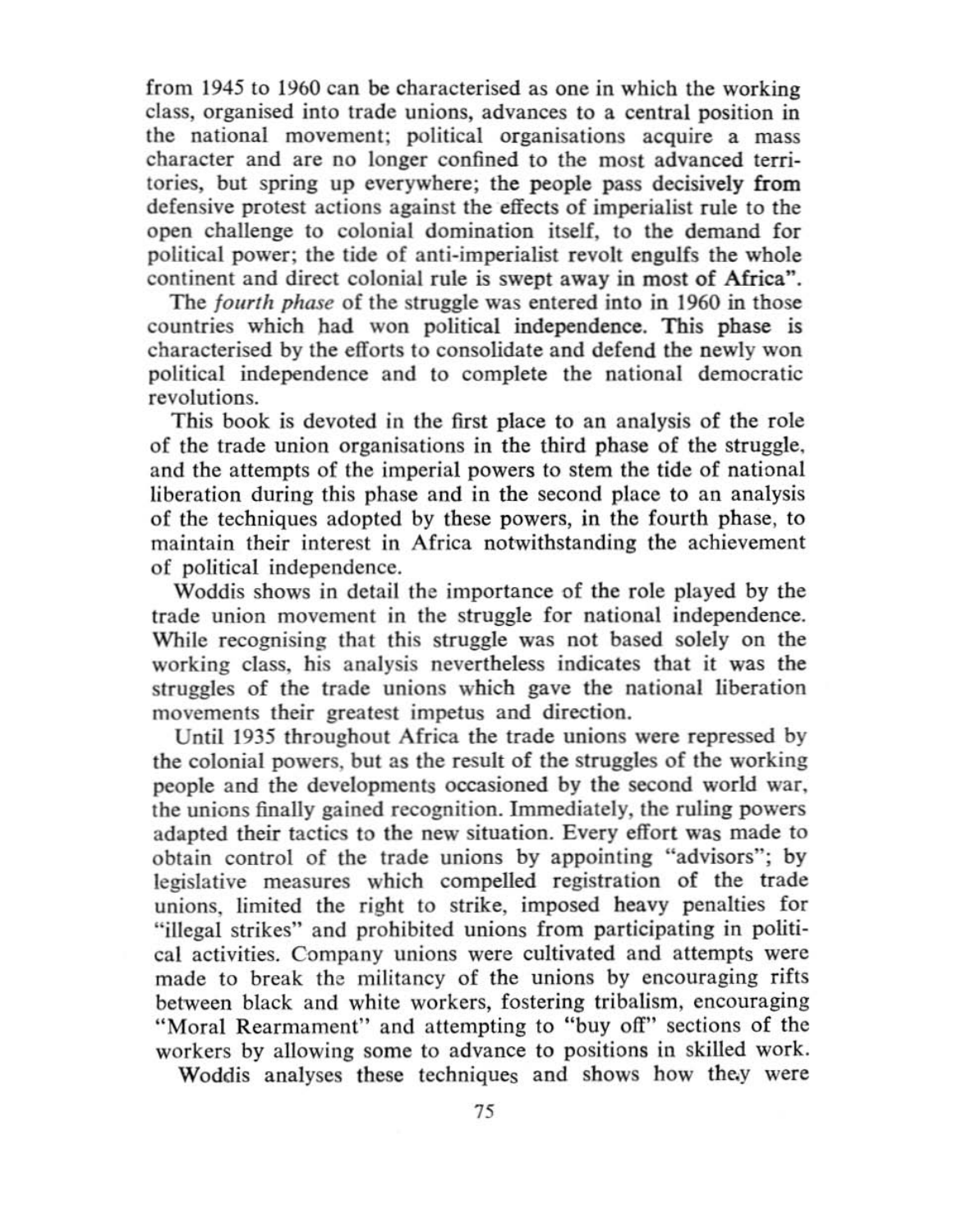designed to prevent the linking of the trade union movement with the national struggle for independence and to prevent the breakdown of the cheap labour system. Notwithstanding these measures, however, the militant struggles of the workers continued. Strikes were frequent and widespread, as Woddis shows in his detailed statistics, and the unions were inevitably drawn into the antiimperialist struggle, which was raised to new and more militant levels by these activities.

The culmination of these struggles was the formal granting of independence to numerous former colonial territories by the metropolitan powers. Having been forced to concede political independence to the colonial territories, the imperialist powers began implementing further measures designed to maintain their grip over their former colonies. Just as the colonial powers, having been forced to concede trade union rights, attempted to control the unions, so too, having been forced to grant political independence, these powers now attempted to control the new independent states. Various techniques have been and are being used by the colonial powers to achieve this end.

In the first place, although previously the colonial powers had attempted to prevent the growth of a national bourgeoisie, they now encourage such a development and attempt to find from amongst the emergent bourgeoisie "reliable" leaders to run the Government. Alternatively, all types of schemes of "gradual development". modified franchises, the removal of the so-called colour-bar pinpricks and such like are utilised. However, because of the difficulty of retaining any form of effective control through either reliable leaders or through such reformist schemes, the imperial powers have resorted to two tactics in particular to retain control of their former colonies in order to protect their interests.

The first is the establishment of massive military bases in various parts of Africa which enable these powers to maintain armies in close proximity to, or in their former colonies. Secondly, the great monopolies continue to invest global amounts in the liberated countries with the effect of maintaining an economic hold on them. For example, the Shell company has investments totalling sixteen million pounds in Nigeria, France has invested five hundred million in the Sahara in regard to certain oil schemes, while the United States, which had invested three hundred and thirteen million dollars in Africa in 1950, had by 1959 invested two thousand million dollars.